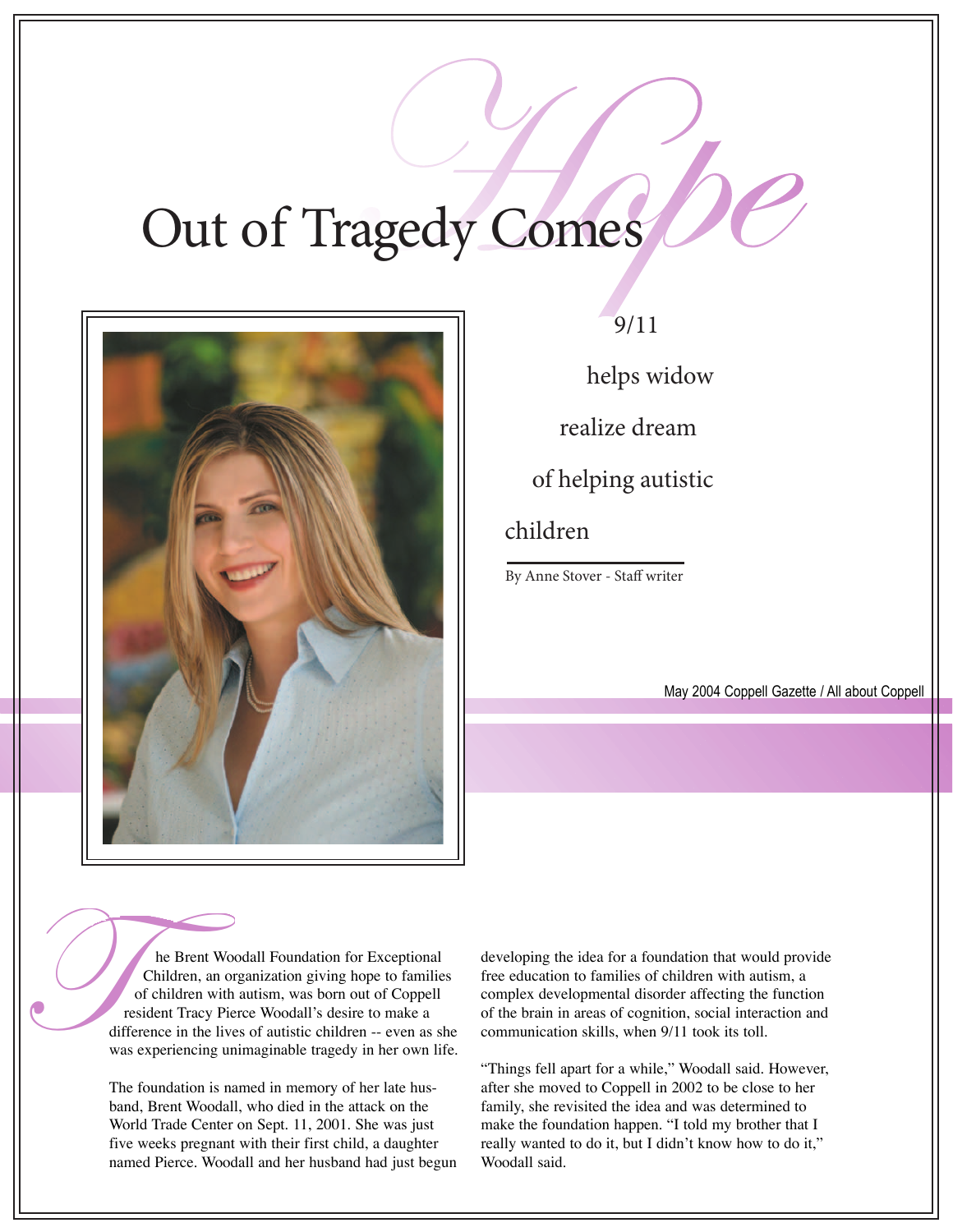They decided to start the foundation by forming a board of directors including members with expertise in psychology, social work, education, accounting and technical support. "Everyone that has come on to the foundation may or may not know anything about autism, but they bring support and understanding. They want to make a difference," Woodall explained. Like several members of the board, Brent did not know much about autism either, but he wanted to help his wife make a difference. Woodall said he was always supportive of her and her work with autistic children. He had even planned to take a trip with her to Romania, where she would be working with profoundly autistic orphaned children.

"The more he learned about it and the more times he came to see me at work, and the more he sat at home and helped me put things together for the kids, the more he became involved. He really wanted for me to be able to give this to families for free," Woodall said.

She decided to start a foundation offering free education, training and support because services for children with autism are extremely expensive, and she wanted to give parents the opportunity to learn how to help their autistic children. She explained how parents would come to her not knowing what to do with their autistic child because they had never received training in how to help their child learn and function.

"I feel so strongly about working for a program that doesn't charge people," she said. "There would be no socioeconomic discrimination because autism doesn't discriminate. One in 250 children is affected by it regardless of race, ethnicity or where you live. A parent should receive this training and have the power to help themselves. Why should it cost a fortune? It shouldn't: it should be free."

The Brent Woodall Foundation is the vehicle she uses to get education, training and advice to parents and families of autistic children who need it. "Our mission is to give parents the tools to navigate the system and get the services they need quickly," she said.

It can take months before an evaluation of a child with autism can be performed, and it can take even longer to begin therapy because many schools and programs for autistic children are overwhelmed with families waiting to get in. While parents are waiting for a program to open they can use what they have learned through the

services of the Brent Woodall Foundation to help their child, explained Woodall.

ìTime is the only enemy of autism. Early intervention is the key," she said.

Woodall has been working with autistic children for 11 years. Six of those years were spent working for the founding chapter of the Association for Retarded Citizens (ARC) in New York. She worked at ARC for six years and helped develop their Applied Behavior Analysis (ABA) program, a form of therapy Woodall said is the only proven method to teach children with autism.

"It seems to be the way autistic children learn the best," Woodall said.

She described the therapy as an individualized program based upon the assessment of the child's skills and deficits. Therapy begins with basic skills and builds upon these skills using repetition and positive reinforcement.

She explained ABA therapy is administered by trained professionals; however, parents should also be trained in ABA therapy in order to support and augment treatment being provided by professionals. And when families cannot afford to pay for outside professionals, they can provide the treatment to their children.

"Some well-funded, excellent programs don't educate the parents. The school knows what to do but the parents don't," Woodall said.

She first saw ABA therapy for autistic children at work while she was a graduate student in psychology at Columbia University. As she was looking for a research position in psychology, she came across an advertisement looking for someone to help the parents with an autistic daughter named Nechama. Woodall had no experience with autistic children, but would receive training if she agreed to help. She jumped at the opportunity, and from that point on has dedicated her life to helping children with autism.

ìWhen I met her, I thought she was so fascinating because she was profoundly autistic but she had a very high IQ, so she had a lot of interesting skills but not like a typical child," Woodall said.